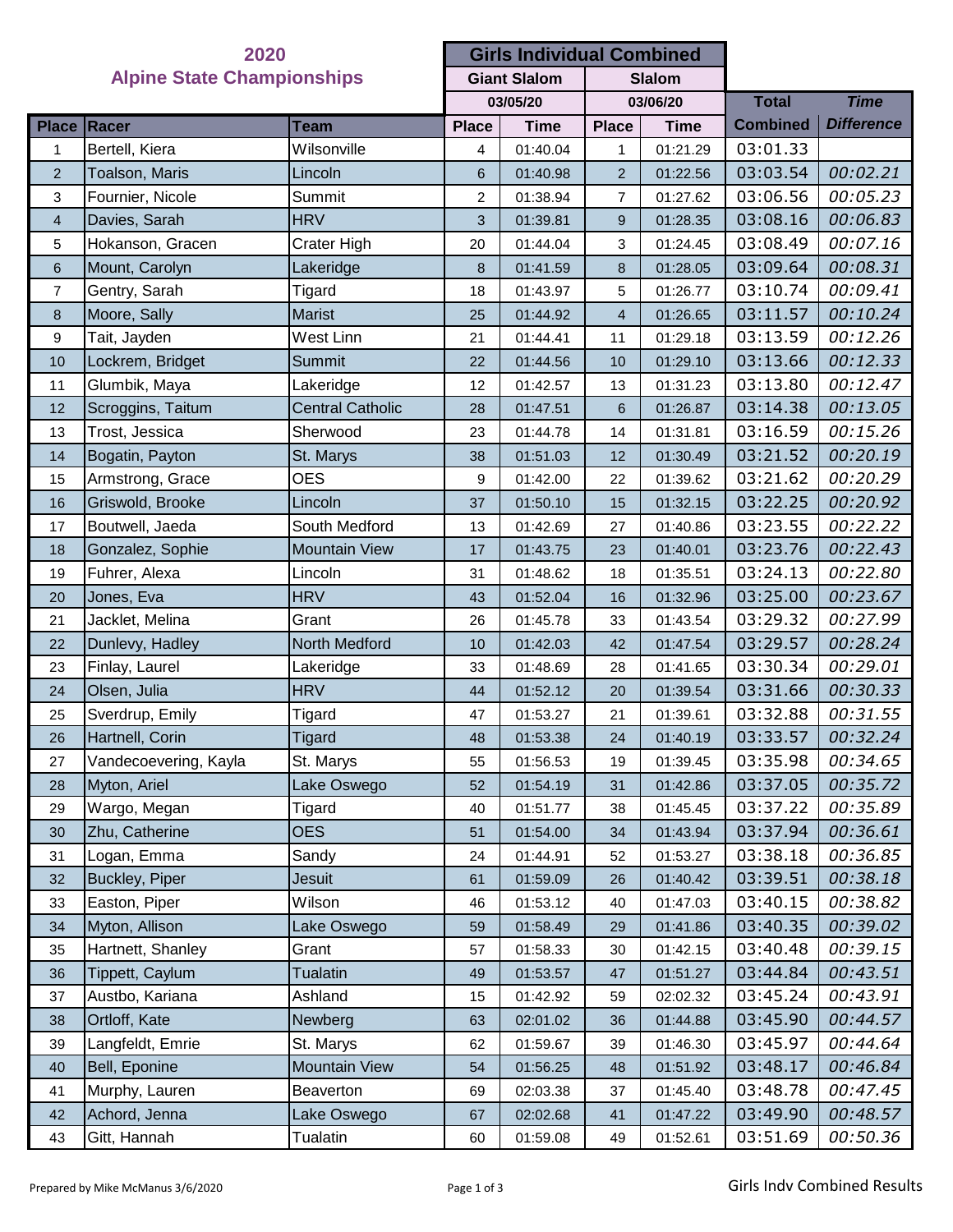| 44 | Wilkins, Sydney      | <b>Sisters</b>          | 71             | 02:03.87   | 44 | 01:49.62   | 03:53.49 | 00:52.16 |
|----|----------------------|-------------------------|----------------|------------|----|------------|----------|----------|
| 45 | Grim, Liza           | Jesuit                  | 70             | 02:03.43   | 45 | 01:50.25   | 03:53.68 | 00:52.35 |
| 46 | Butler, Addie        | St. Marys               | 53             | 01:55.15   | 57 | 02:00.49   | 03:55.64 | 00:54.31 |
| 47 | Lien, Eliza          | Grant                   | 76             | 02:06.11   | 46 | 01:51.00   | 03:57.11 | 00:55.78 |
| 48 | Adelt, Piper         | <b>Sisters</b>          | 75             | 02:05.17   | 51 | 01:52.72   | 03:57.89 | 00:56.56 |
| 49 | Ablow-Measelle, Noa  | South Eugene            | 41             | 01:51.92   | 63 | 02:10.87   | 04:02.79 | 01:01.46 |
| 50 | Chandler, Hayley     | <b>Grants Pass</b>      | 74             | 02:05.06   | 56 | 01:59.17   | 04:04.23 | 01:02.90 |
| 51 | Coughlin-Glaser, Zoe | Grant                   | 14             | 01:42.79   | 71 | 02:22.77   | 04:05.56 | 01:04.23 |
| 52 | Mathis, Natalie      | <b>Tualatin</b>         | 80             | 02:09.52   | 55 | 01:56.79   | 04:06.31 | 01:04.98 |
| 53 | Cropper, Katie       | Ashland                 | 83             | 02:11.49   | 53 | 01:55.50   | 04:06.99 | 01:05.66 |
| 54 | Cramer, Tatum        | <b>Sisters</b>          | 84             | 02:11.57   | 54 | 01:55.69   | 04:07.26 | 01:05.93 |
| 55 | Toomey, Breea        | Newberg                 | 77             | 02:08.49   | 58 | 02:00.53   | 04:09.02 | 01:07.69 |
| 56 | Nelson, Lily         | South Eugene            | 45             | 01:52.18   | 69 | 02:21.53   | 04:13.71 | 01:12.38 |
| 57 | Brown, Katherine     | Klamath Union           | 85             | 02:12.49   | 60 | 02:03.07   | 04:15.56 | 01:14.23 |
| 58 | Torch, Isabelle      | <b>OES</b>              | 86             | 02:12.60   | 61 | 02:04.65   | 04:17.25 | 01:15.92 |
| 59 | Ping, Kaitlynn       | Jesuit                  | 5              | 01:40.54   | 73 | 02:37.86   | 04:18.40 | 01:17.07 |
| 60 | Fairbanks, Allie     | South Medford           | 87             | 02:12.92   | 62 | 02:06.05   | 04:18.97 | 01:17.64 |
| 61 | King, Peyton         | St. Mary                | 78             | 02:08.87   | 68 | 02:19.23   | 04:28.10 | 01:26.77 |
| 62 | Goldenberg, Lucy     | South Eugene            | 90             | 02:15.77   | 64 | 02:12.42   | 04:28.19 | 01:26.86 |
| 63 | Roosen, Salome       | Klamath Union           | 91             | 02:22.76   | 66 | 02:14.65   | 04:37.41 | 01:36.08 |
| 64 | Jost, Megan          | <b>Tualatin</b>         | 65             | 02:02.39   | 74 | 02:43.31   | 04:45.70 | 01:44.37 |
| 65 | Roberge, Sienna      | South Medford           | 93             | 02:28.13   | 67 | 02:17.91   | 04:46.04 | 01:44.71 |
| 66 | Craner, Allison      | <b>Tualatin</b>         | 94             | 02:35.86   | 65 | 02:13.12   | 04:48.98 | 01:47.65 |
|    | Johnson, Katie       | Aloha                   |                | #N/A       |    | <b>DNF</b> |          |          |
|    | deSt.Phalle, Kali    | Ashland                 | 27             | 01:47.03   |    | <b>DNF</b> |          |          |
|    | Redding, Brooklyn    | Ashland                 | 95             | 02:39.60   |    | <b>DNF</b> |          |          |
|    | Peterson, Anna       | <b>Beaverton</b>        |                | <b>DNF</b> |    | #N/A       |          |          |
|    | Wilcoxon, Octavia    | <b>Central Catholic</b> | 29             | 01:48.22   |    | <b>DNF</b> |          |          |
|    | Swanson, Madison     | Columbia-WS             | $\overline{7}$ | 01:41.09   |    | <b>DNF</b> |          |          |
|    | Norkitis, Annelise   | Franklin                | 11             | 01:42.05   |    | <b>DNF</b> |          |          |
|    | Ferrari, Alessandra  | <b>HRV</b>              | 35             | 01:49.17   |    | <b>DNF</b> |          |          |
|    | Rigert, Marisa       | <b>HRV</b>              | 50             | 01:53.72   |    | <b>DNF</b> |          |          |
|    | Berkoff, Ziggy       | Jesuit                  | 39             | 01:51.10   |    | <b>DNF</b> |          |          |
|    | Kerr, Amanda         | Jesuit                  |                | <b>DNF</b> |    | <b>DNF</b> |          |          |
|    | Brandao, Gabriela    | <b>Klamath Union</b>    | 92             | 02:24.13   |    | <b>DNF</b> |          |          |
|    | Bernhardt, Annika    | Lake Oswego             |                | #N/A       | 50 | 01:52.68   |          |          |
|    | Herion, Maddie       | Lake Oswego             | 58             | 01:58.34   |    | <b>DNF</b> |          |          |
|    | Leonard, Katelyn     | Lake Oswego             | 32             | 01:48.66   |    | #N/A       |          |          |
|    | Borah, Sophie        | Lakeridge               |                | #N/A       |    | <b>DNF</b> |          |          |
|    | Drake, Cambell       | Lakeridge               | 19             | 01:43.99   |    | <b>DNF</b> |          |          |
|    | Stelk, Helen         | Lakeridge               | 64             | 02:01.31   |    | #N/A       |          |          |
|    | Elliott, Kate        | Lincoln                 | 36             | 01:49.86   |    | <b>DNF</b> |          |          |
|    | Murphy, Sanne        | Lincoln                 |                | #N/A       | 32 | 01:42.99   |          |          |
|    | Williamson, Ella     | Lincoln                 |                | <b>DNF</b> |    | #N/A       |          |          |
|    | Bell, Liya           | <b>Mountain View</b>    | 89             | 02:13.25   |    | #N/A       |          |          |
|    | Berg, Morgan         | Mountain View           |                | <b>DNF</b> |    | <b>DNF</b> |          |          |
|    | Hoffman, EllieJo     | Mountain View           |                | #N/A       | 70 | 02:22.08   |          |          |